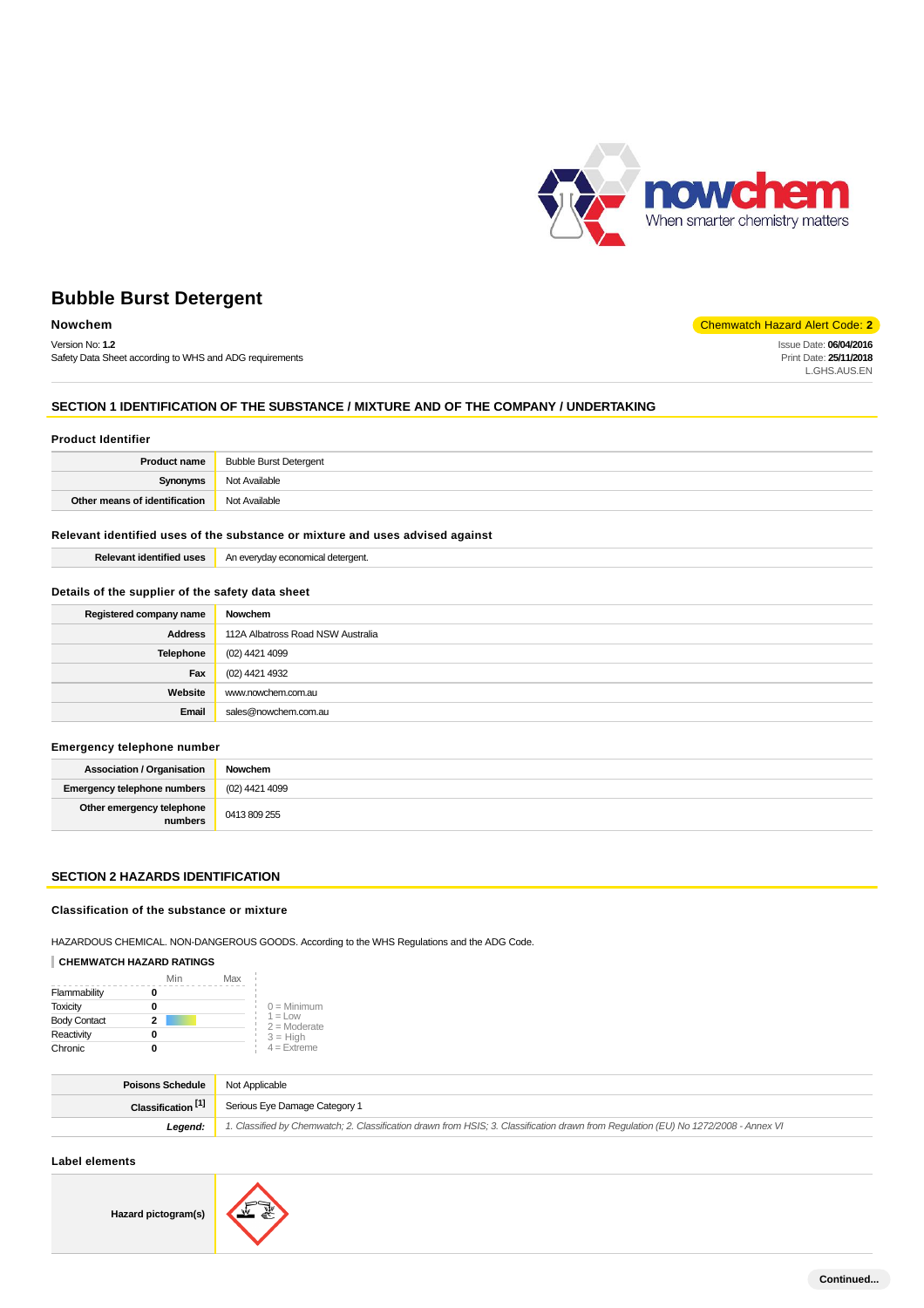| <b>SIGNAL WORD</b>  | <b>DANGER</b>              |
|---------------------|----------------------------|
| Hazard statement(s) |                            |
| H318                | Causes serious eye damage. |

### **Precautionary statement(s) General**

| P <sub>101</sub> | If medical advice is needed, have product container or label at hand. |  |
|------------------|-----------------------------------------------------------------------|--|
| P <sub>102</sub> | Keep out of reach of children.                                        |  |
| P103             | Read label before use.                                                |  |

# **Precautionary statement(s) Prevention**

| P <sub>101</sub> | If medical advice is needed, have product container or label at hand. |
|------------------|-----------------------------------------------------------------------|
| P <sub>102</sub> | Keep out of reach of children.                                        |
| P <sub>103</sub> | Read label before use.                                                |
| P280             | Wear protective gloves/eye protection when appropriate.               |

#### **Precautionary statement(s) Response**

| P305+P351+P338 | IF IN EYES: Rinse cautiously with water for several minutes. Remove contact lenses, if present and easy to do. Continue rinsing. |
|----------------|----------------------------------------------------------------------------------------------------------------------------------|
| P310           | Immediately call a POISON CENTER or doctor/physician.                                                                            |

# **Precautionary statement(s) Storage**

Not Applicable

# **Precautionary statement(s) Disposal**

Not Applicable

# **SECTION 3 COMPOSITION / INFORMATION ON INGREDIENTS**

### **Substances**

See section below for composition of Mixtures

### **Mixtures**

| <b>CAS No</b> | %[weight] | Name                                            |
|---------------|-----------|-------------------------------------------------|
| 8046-53-5     | < 10      | (linear)alkylbenzenesulfonic acid, sodium salts |
| 68891-38-3    | $<$ 10    | sodium linear-(C12-14)alkyl ether sulfate       |
| 8051-30-7     | $<$ 10    | diethanolamine cocoate                          |
| 2634-33-5     | <1        | 1,2-benzisothiazoline-3-one                     |

# **SECTION 4 FIRST AID MEASURES**

### **Description of first aid measures**

| <b>Eye Contact</b>  | If this product comes in contact with the eyes:<br>$\blacktriangleright$ Wash out immediately with fresh running water.<br>Ensure complete irrigation of the eye by keeping eyelids apart and away from eye and moving the eyelids by occasionally lifting the upper and lower lids.<br>► Seek medical attention without delay; if pain persists or recurs seek medical attention.<br>▶ Removal of contact lenses after an eye injury should only be undertaken by skilled personnel. |
|---------------------|---------------------------------------------------------------------------------------------------------------------------------------------------------------------------------------------------------------------------------------------------------------------------------------------------------------------------------------------------------------------------------------------------------------------------------------------------------------------------------------|
| <b>Skin Contact</b> | If skin contact occurs:<br>In mediately remove all contaminated clothing, including footwear.<br>Flush skin and hair with running water (and soap if available).<br>▶ Seek medical attention in event of irritation.                                                                                                                                                                                                                                                                  |
| Inhalation          | If fumes, aerosols or combustion products are inhaled remove from contaminated area.<br>• Other measures are usually unnecessary.                                                                                                                                                                                                                                                                                                                                                     |
| Ingestion           | Inmediately give a glass of water.<br>First aid is not generally required. If in doubt, contact a Poisons Information Centre or a doctor.                                                                                                                                                                                                                                                                                                                                             |

#### **Indication of any immediate medical attention and special treatment needed**

Treat symptomatically.

### **SECTION 5 FIREFIGHTING MEASURES**

#### **Extinguishing media**

▶ There is no restriction on the type of extinguisher which may be used.

Use extinguishing media suitable for surrounding area.

### **Special hazards arising from the substrate or mixture**

**Fire Incompatibility** None known.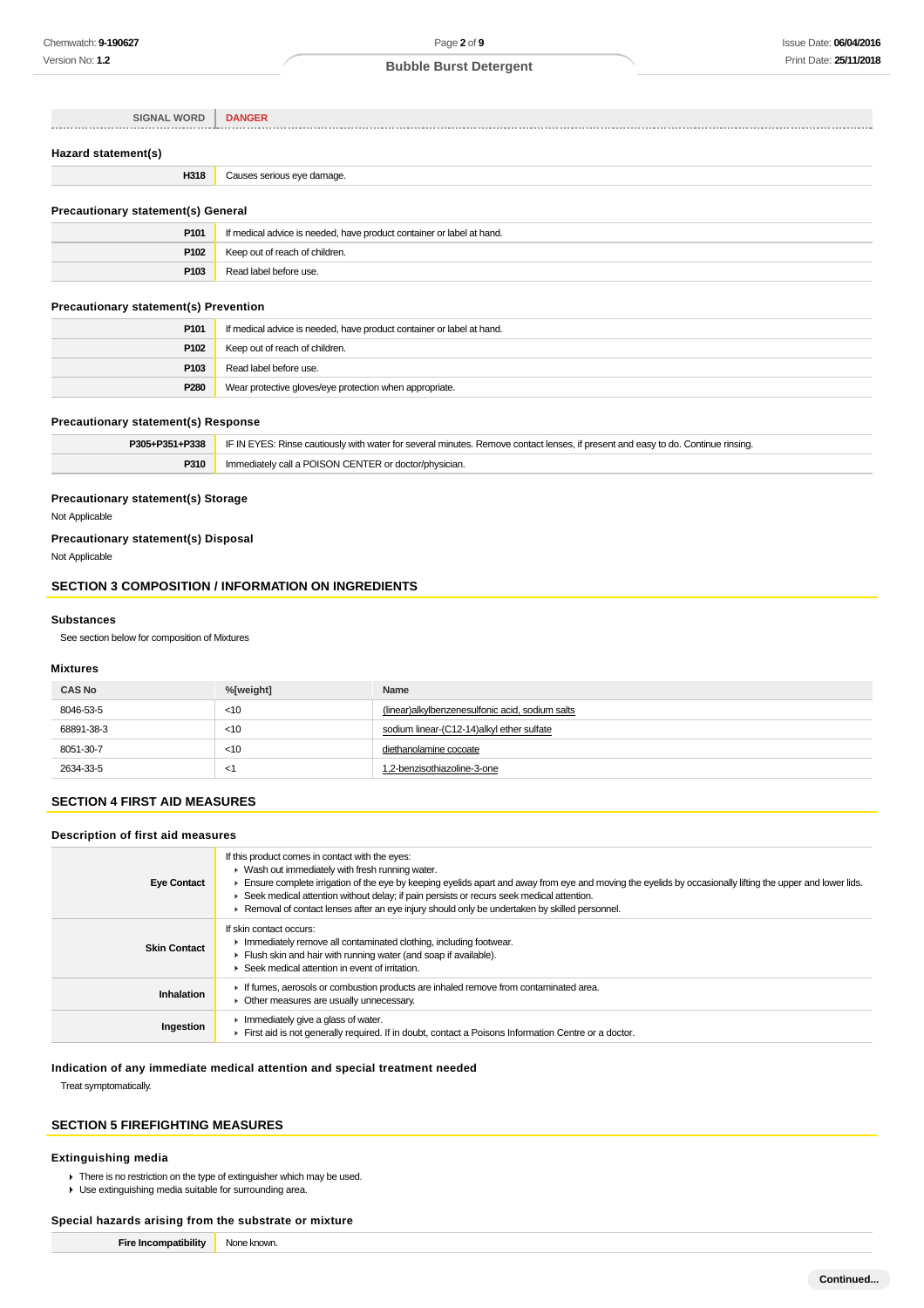|  |  | <b>Advice for firefighters</b> |  |
|--|--|--------------------------------|--|
|--|--|--------------------------------|--|

| <b>Fire Fighting</b>         | Alert Fire Brigade and tell them location and nature of hazard.<br>• Wear breathing apparatus plus protective gloves in the event of a fire.<br>► Prevent, by any means available, spillage from entering drains or water courses.<br>► Use fire fighting procedures suitable for surrounding area.<br>DO NOT approach containers suspected to be hot.<br>• Cool fire exposed containers with water spray from a protected location.<br>If safe to do so, remove containers from path of fire.<br>Equipment should be thoroughly decontaminated after use. |
|------------------------------|------------------------------------------------------------------------------------------------------------------------------------------------------------------------------------------------------------------------------------------------------------------------------------------------------------------------------------------------------------------------------------------------------------------------------------------------------------------------------------------------------------------------------------------------------------|
| <b>Fire/Explosion Hazard</b> | $\blacktriangleright$ Non combustible.<br>▶ Not considered a significant fire risk, however containers may burn.<br>May emit poisonous fumes.<br>May emit corrosive fumes.                                                                                                                                                                                                                                                                                                                                                                                 |
| <b>HAZCHEM</b>               | Not Applicable                                                                                                                                                                                                                                                                                                                                                                                                                                                                                                                                             |

# **SECTION 6 ACCIDENTAL RELEASE MEASURES**

**Personal precautions, protective equipment and emergency procedures** See section 8

### **Environmental precautions**

See section 12

# **Methods and material for containment and cleaning up**

| <b>Minor Spills</b> | $\blacktriangleright$ Clean up all spills immediately.<br>Avoid breathing vapours and contact with skin and eyes.<br>$\triangleright$ Control personal contact with the substance, by using protective equipment.<br>Contain and absorb spill with sand, earth, inert material or vermiculite.<br>$\triangleright$ Wipe up.<br>• Place in a suitable, labelled container for waste disposal.                                                                                                                                                                                                                                                                                                                                                                                                                                                                         |
|---------------------|----------------------------------------------------------------------------------------------------------------------------------------------------------------------------------------------------------------------------------------------------------------------------------------------------------------------------------------------------------------------------------------------------------------------------------------------------------------------------------------------------------------------------------------------------------------------------------------------------------------------------------------------------------------------------------------------------------------------------------------------------------------------------------------------------------------------------------------------------------------------|
| <b>Major Spills</b> | Moderate hazard.<br>• Clear area of personnel and move upwind.<br>Alert Fire Brigade and tell them location and nature of hazard.<br>▶ Wear breathing apparatus plus protective gloves.<br>$\blacktriangleright$ Prevent, by any means available, spillage from entering drains or water course.<br>Stop leak if safe to do so.<br>Contain spill with sand, earth or vermiculite.<br>• Collect recoverable product into labelled containers for recycling.<br>• Neutralise/decontaminate residue (see Section 13 for specific agent).<br>▶ Collect solid residues and seal in labelled drums for disposal.<br>• Wash area and prevent runoff into drains.<br>► After clean up operations, decontaminate and launder all protective clothing and equipment before storing and re-using.<br>If contamination of drains or waterways occurs, advise emergency services. |

Personal Protective Equipment advice is contained in Section 8 of the SDS.

# **SECTION 7 HANDLING AND STORAGE**

| Precautions for safe handling |                                                                                                                                                                                                                                                                                                                                                                                                                                                                                                                                                                                                                                                                                                                                                                                                                                      |
|-------------------------------|--------------------------------------------------------------------------------------------------------------------------------------------------------------------------------------------------------------------------------------------------------------------------------------------------------------------------------------------------------------------------------------------------------------------------------------------------------------------------------------------------------------------------------------------------------------------------------------------------------------------------------------------------------------------------------------------------------------------------------------------------------------------------------------------------------------------------------------|
| Safe handling                 | Avoid all personal contact, including inhalation.<br>• Wear protective clothing when risk of exposure occurs.<br>$\blacktriangleright$ Use in a well-ventilated area.<br>Avoid contact with incompatible materials.<br><b>No. 2015</b> When handling, <b>DO NOT</b> eat, drink or smoke.<br>Keep containers securely sealed when not in use.<br>Avoid physical damage to containers.<br>• Work clothes should be laundered separately. Launder contaminated clothing before re-use.<br>• Use good occupational work practice.<br>• Observe manufacturer's storage and handling recommendations contained within this SDS.<br>Atmosphere should be regularly checked against established exposure standards to ensure safe working conditions are maintained.<br>DO NOT allow clothing wet with material to stay in contact with skin |
| Other information             |                                                                                                                                                                                                                                                                                                                                                                                                                                                                                                                                                                                                                                                                                                                                                                                                                                      |

# **Conditions for safe storage, including any incompatibilities**

| Storage incompatibility | • Check all containers are clearly labelled and free from leaks.<br>None known               |
|-------------------------|----------------------------------------------------------------------------------------------|
| Suitable container      | • Polyethylene or polypropylene container.<br>Packing as recommended by manufacturer (HDPE). |

# **SECTION 8 EXPOSURE CONTROLS / PERSONAL PROTECTION**

# **Control parameters**

**OCCUPATIONAL EXPOSURE LIMITS (OEL) INGREDIENT DATA**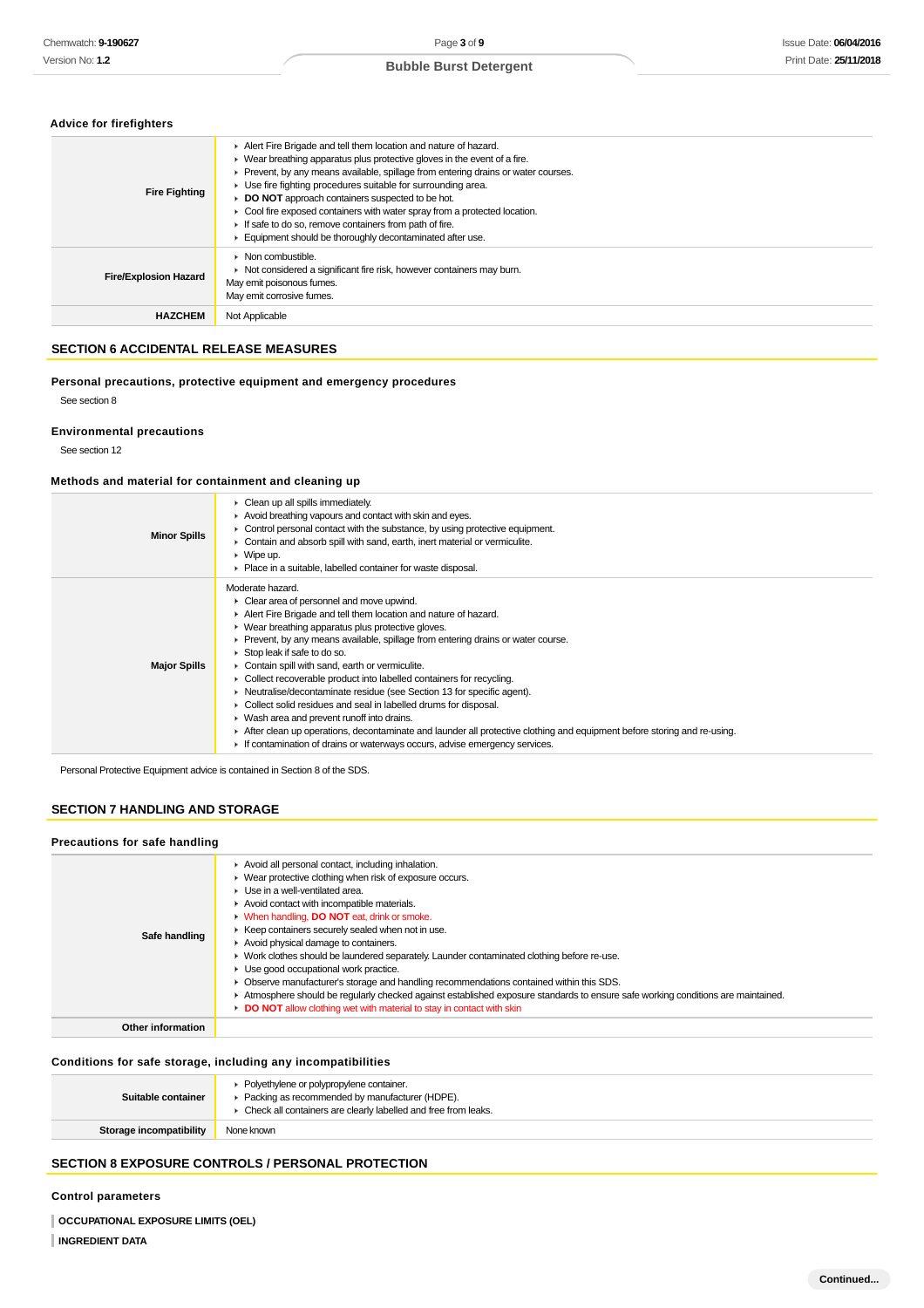#### Not Available

### **EMERGENCY LIMITS**

| Ingredient                                         | <b>Material name</b> | TEEL-1        | TEEL-2              | TEEL-3        |
|----------------------------------------------------|----------------------|---------------|---------------------|---------------|
| <b>Bubble Burst Detergent</b>                      | Not Available        | Not Available | Not Available       | Not Available |
|                                                    |                      |               |                     |               |
| Ingredient                                         | <b>Original IDLH</b> |               | <b>Revised IDLH</b> |               |
| (linear)alkylbenzenesulfonic acid,<br>sodium salts | Not Available        |               | Not Available       |               |
| sodium linear-(C12-14)alkyl ether<br>sulfate       | Not Available        |               | Not Available       |               |
| diethanolamine cocoate                             | Not Available        |               | Not Available       |               |
| 1,2-benzisothiazoline-3-one                        | Not Available        |               | Not Available       |               |
|                                                    |                      |               |                     |               |

### **MATERIAL DATA**

Sensory irritants are chemicals that produce temporary and undesirable side-effects on the eyes, nose or throat. Historically occupational exposure standards for these irritants have been based on observation of workers' responses to various airborne concentrations. Present day expectations require that nearly every individual should be protected against even minor sensory irritation and exposure standards are established using uncertainty factors or safety factors of 5 to 10 or more. On occasion animal no-observable-effect-levels (NOEL) are used to determine these limits where human results are unavailable. An additional approach, typically used by the TLV committee (USA) in determining respiratory standards for this group of chemicals, has been to assign ceiling values (TLV C) to rapidly acting irritants and to assign short-term exposure limits (TLV STELs) when the weight of evidence from irritation, bioaccumulation and other endpoints combine to warrant such a limit. In contrast the MAK Commission (Germany) uses a five-category system based on intensive odour, local irritation, and elimination half-life. However this system is being replaced to be consistent with the European Union (EU) Scientific Committee for Occupational Exposure Limits (SCOEL); this is more closely allied to that of the USA. OSHA (USA) concluded that exposure to sensory irritants can:

- cause inflammation
- cause increased susceptibility to other irritants and infectious agents
- lead to permanent injury or dysfunction
- permit greater absorption of hazardous substances and
- acclimate the worker to the irritant warning properties of these substances thus increasing the risk of overexposure.

#### **Exposure controls**

| Appropriate engineering<br>controls | Engineering controls are used to remove a hazard or place a barrier between the worker and the hazard. Well-designed engineering controls can be<br>highly effective in protecting workers and will typically be independent of worker interactions to provide this high level of protection.<br>The basic types of engineering controls are:<br>Process controls which involve changing the way a job activity or process is done to reduce the risk.<br>Enclosure and/or isolation of emission source which keeps a selected hazard 'physically' away from the worker and ventilation that strategically 'adds' and<br>'removes' air in the work environment. Ventilation can remove or dilute an air contaminant if designed properly. The design of a ventilation system must<br>match the particular process and chemical or contaminant in use.<br>Employers may need to use multiple types of controls to prevent employee overexposure.<br>General exhaust is adequate under normal operating conditions. Local exhaust ventilation may be required in specific circumstances. If risk of<br>overexposure exists, wear approved respirator. Correct fit is essential to obtain adequate protection. Provide adequate ventilation in warehouse or closed<br>storage areas.                                                                                                                                                                                                                                                                                                                                                                                                                                                                                                                                                                                                                                                                                                                                                |
|-------------------------------------|----------------------------------------------------------------------------------------------------------------------------------------------------------------------------------------------------------------------------------------------------------------------------------------------------------------------------------------------------------------------------------------------------------------------------------------------------------------------------------------------------------------------------------------------------------------------------------------------------------------------------------------------------------------------------------------------------------------------------------------------------------------------------------------------------------------------------------------------------------------------------------------------------------------------------------------------------------------------------------------------------------------------------------------------------------------------------------------------------------------------------------------------------------------------------------------------------------------------------------------------------------------------------------------------------------------------------------------------------------------------------------------------------------------------------------------------------------------------------------------------------------------------------------------------------------------------------------------------------------------------------------------------------------------------------------------------------------------------------------------------------------------------------------------------------------------------------------------------------------------------------------------------------------------------------------------------------------------------------------------------------------------------------------|
| <b>Personal protection</b>          |                                                                                                                                                                                                                                                                                                                                                                                                                                                                                                                                                                                                                                                                                                                                                                                                                                                                                                                                                                                                                                                                                                                                                                                                                                                                                                                                                                                                                                                                                                                                                                                                                                                                                                                                                                                                                                                                                                                                                                                                                                  |
| Eye and face protection             | Safety glasses with side shields.<br>▶ Chemical goggles.<br>• Contact lenses may pose a special hazard; soft contact lenses may absorb and concentrate irritants. A written policy document, describing the wearing<br>of lenses or restrictions on use, should be created for each workplace or task. This should include a review of lens absorption and adsorption for the<br>class of chemicals in use and an account of injury experience. Medical and first-aid personnel should be trained in their removal and suitable equipment<br>should be readily available. In the event of chemical exposure, begin eye irrigation immediately and remove contact lens as soon as practicable. Lens<br>should be removed at the first signs of eye redness or irritation - lens should be removed in a clean environment only after workers have washed hands<br>thoroughly. [CDC NIOSH Current Intelligence Bulletin 59], [AS/NZS 1336 or national equivalent]                                                                                                                                                                                                                                                                                                                                                                                                                                                                                                                                                                                                                                                                                                                                                                                                                                                                                                                                                                                                                                                                   |
| <b>Skin protection</b>              | See Hand protection below                                                                                                                                                                                                                                                                                                                                                                                                                                                                                                                                                                                                                                                                                                                                                                                                                                                                                                                                                                                                                                                                                                                                                                                                                                                                                                                                                                                                                                                                                                                                                                                                                                                                                                                                                                                                                                                                                                                                                                                                        |
| Hands/feet protection               | ▶ Wear chemical protective gloves, e.g. PVC.<br><b>NOTE:</b><br>The material may produce skin sensitisation in predisposed individuals. Care must be taken, when removing gloves and other protective equipment, to<br>avoid all possible skin contact.<br>The selection of suitable gloves does not only depend on the material, but also on further marks of quality which vary from manufacturer to manufacturer.<br>Where the chemical is a preparation of several substances, the resistance of the glove material can not be calculated in advance and has therefore to be<br>checked prior to the application.<br>The exact break through time for substances has to be obtained from the manufacturer of the protective gloves and has to be observed when making a final<br>choice.<br>Suitability and durability of glove type is dependent on usage. Important factors in the selection of gloves include:<br>$\blacktriangleright$ frequency and duration of contact,<br>• chemical resistance of glove material,<br>▶ glove thickness and<br>$\cdot$ dexterity<br>Select gloves tested to a relevant standard (e.g. Europe EN 374, US F739, AS/NZS 2161.1 or national equivalent).<br>> When prolonged or frequently repeated contact may occur, a glove with a protection class of 5 or higher (breakthrough time greater than 240 minutes<br>according to EN 374, AS/NZS 2161.10.1 or national equivalent) is recommended.<br>> When only brief contact is expected, a glove with a protection class of 3 or higher (breakthrough time greater than 60 minutes according to EN 374,<br>AS/NZS 2161.10.1 or national equivalent) is recommended.<br>• Some glove polymer types are less affected by movement and this should be taken into account when considering gloves for long-term use.<br>Contaminated gloves should be replaced.<br>Gloves must only be worn on clean hands. After using gloves, hands should be washed and dried thoroughly. Application of a non-perfumed moisturiser is<br>recommended. |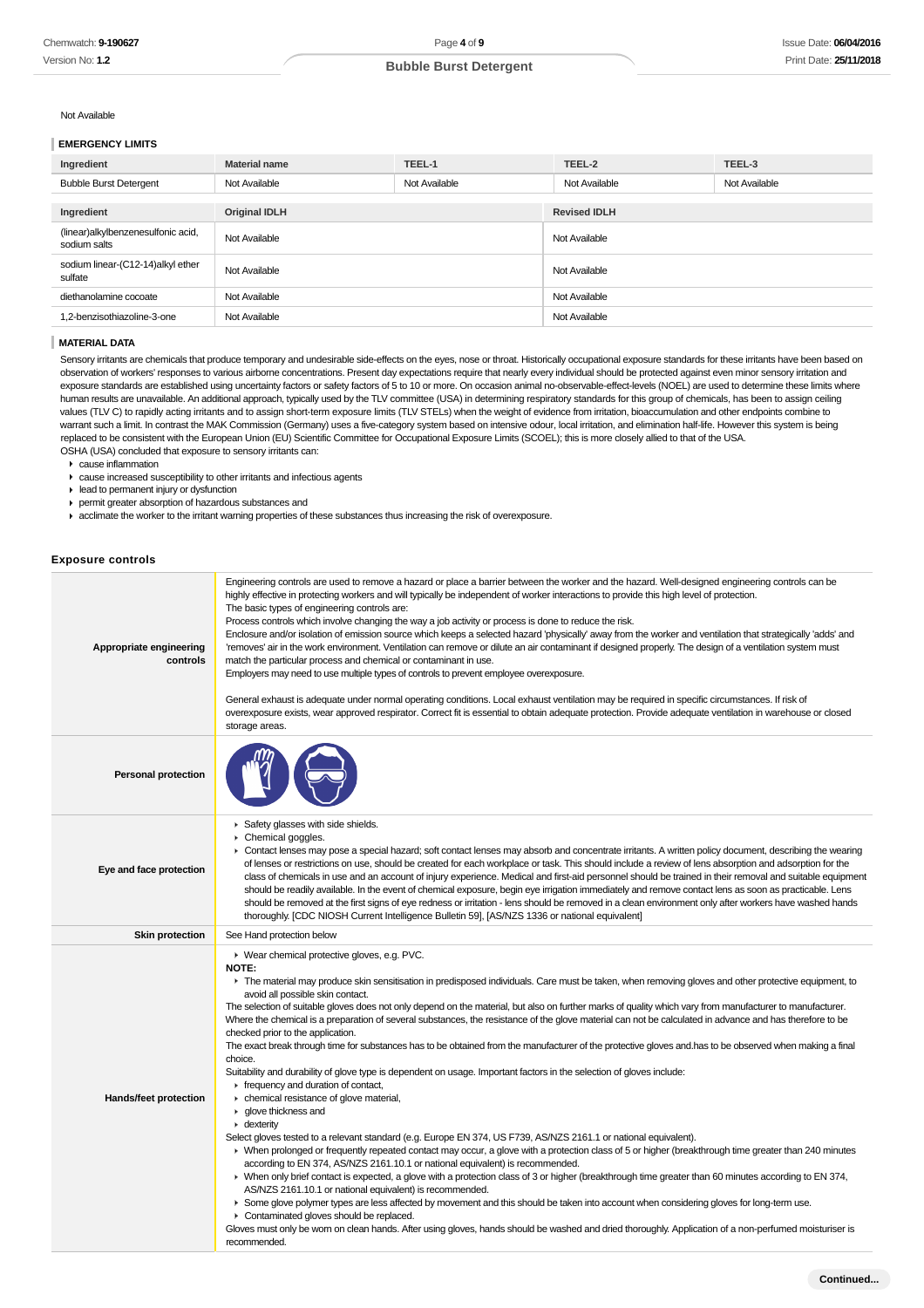**Body protection** See Other protection below **Other protection** Barrier cream. ▶ Skin cleansing cream. ▶ Eye wash unit.

# **SECTION 9 PHYSICAL AND CHEMICAL PROPERTIES**

# **Information on basic physical and chemical properties**

| Appearance                                        | Clear Orange Liquid |                                            |               |
|---------------------------------------------------|---------------------|--------------------------------------------|---------------|
|                                                   |                     |                                            |               |
| <b>Physical state</b>                             | Liquid              | Relative density (Water = $1$ )            | $0.99 - 1.01$ |
| Odour                                             | <b>Bubble Gum</b>   | Partition coefficient n-octanol /<br>water | Not Available |
| <b>Odour threshold</b>                            | Not Available       | Auto-ignition temperature (°C)             | Not Available |
| pH (as supplied)                                  | $7 - 8$             | <b>Decomposition temperature</b>           | Not Available |
| Melting point / freezing point<br>(°C)            | Not Available       | Viscosity (cSt)                            | Not Available |
| Initial boiling point and boiling<br>range $(°C)$ | Not Available       | Molecular weight (g/mol)                   | Not Available |
| Flash point (°C)                                  | Not Available       | <b>Taste</b>                               | Not Available |
| <b>Evaporation rate</b>                           | Not Available       | <b>Explosive properties</b>                | Not Available |
| Flammability                                      | Non Flammable       | <b>Oxidising properties</b>                | Not Available |
| Upper Explosive Limit (%)                         | Not Available       | Surface Tension (dyn/cm or<br>$mN/m$ )     | Not Available |
| Lower Explosive Limit (%)                         | Not Available       | <b>Volatile Component (%vol)</b>           | Not Available |
| Vapour pressure (kPa)                             | Not Available       | Gas group                                  | Not Available |
| Solubility in water                               | Miscible            | pH as a solution (1%)                      | Not Available |
| Vapour density (Air = 1)                          | Not Available       | VOC g/L                                    | Not Available |

# **SECTION 10 STABILITY AND REACTIVITY**

| Reactivity                                 | See section 7                                                                                                                        |
|--------------------------------------------|--------------------------------------------------------------------------------------------------------------------------------------|
| <b>Chemical stability</b>                  | • Unstable in the presence of incompatible materials.<br>▶ Product is considered stable.<br>Hazardous polymerisation will not occur. |
| Possibility of hazardous<br>reactions      | See section 7                                                                                                                        |
| <b>Conditions to avoid</b>                 | See section 7                                                                                                                        |
| Incompatible materials                     | See section 7                                                                                                                        |
| <b>Hazardous decomposition</b><br>products | See section 5                                                                                                                        |

# **SECTION 11 TOXICOLOGICAL INFORMATION**

### **Information on toxicological effects**

| Inhaled             | The material is not thought to produce adverse health effects or irritation of the respiratory tract (as classified by EC Directives using animal models).<br>Nevertheless, good hygiene practice requires that exposure be kept to a minimum and that suitable control measures be used in an occupational setting.                                                                                                                                                                                                                                                                                                                                                                                                                                                                                 |
|---------------------|------------------------------------------------------------------------------------------------------------------------------------------------------------------------------------------------------------------------------------------------------------------------------------------------------------------------------------------------------------------------------------------------------------------------------------------------------------------------------------------------------------------------------------------------------------------------------------------------------------------------------------------------------------------------------------------------------------------------------------------------------------------------------------------------------|
| Ingestion           | The material has NOT been classified by EC Directives or other classification systems as 'harmful by ingestion'. This is because of the lack of<br>corroborating animal or human evidence. The material may still be damaging to the health of the individual, following ingestion, especially where<br>pre-existing organ (e.g liver, kidney) damage is evident. Present definitions of harmful or toxic substances are generally based on doses producing<br>mortality rather than those producing morbidity (disease, ill-health). Gastrointestinal tract discomfort may produce nausea and vomiting. In an occupational<br>setting however, ingestion of insignificant quantities is not thought to be cause for concern.                                                                        |
| <b>Skin Contact</b> | The material is not thought to produce adverse health effects or skin irritation following contact (as classified by EC Directives using animal models).<br>Nevertheless, good hygiene practice requires that exposure be kept to a minimum and that suitable gloves be used in an occupational setting.<br>Open cuts, abraded or irritated skin should not be exposed to this material<br>Entry into the blood-stream through, for example, cuts, abrasions, puncture wounds or lesions, may produce systemic injury with harmful effects. Examine<br>the skin prior to the use of the material and ensure that any external damage is suitably protected.                                                                                                                                          |
| Eye                 | Evidence exists, or practical experience predicts, that the material may cause eye irritation in a substantial number of individuals and/or may produce<br>significant ocular lesions which are present twenty-four hours or more after instillation into the eye(s) of experimental animals.<br>Repeated or prolonged eye contact may cause inflammation characterised by temporary redness (similar to windburn) of the conjunctiva (conjunctivitis);<br>temporary impairment of vision and/or other transient eye damage/ulceration may occur.                                                                                                                                                                                                                                                    |
| <b>Chronic</b>      | Limited evidence suggests that repeated or long-term occupational exposure may produce cumulative health effects involving organs or biochemical<br>systems.<br>Limited evidence shows that inhalation of the material is capable of inducing a sensitisation reaction in a significant number of individuals at a greater<br>frequency than would be expected from the response of a normal population.<br>Pulmonary sensitisation, resulting in hyperactive airway dysfunction and pulmonary allergy may be accompanied by fatigue, malaise and aching. Significant<br>symptoms of exposure may persist for extended periods, even after exposure ceases. Symptoms can be activated by a variety of nonspecific environmental<br>stimuli such as automobile exhaust, perfumes and passive smoking. |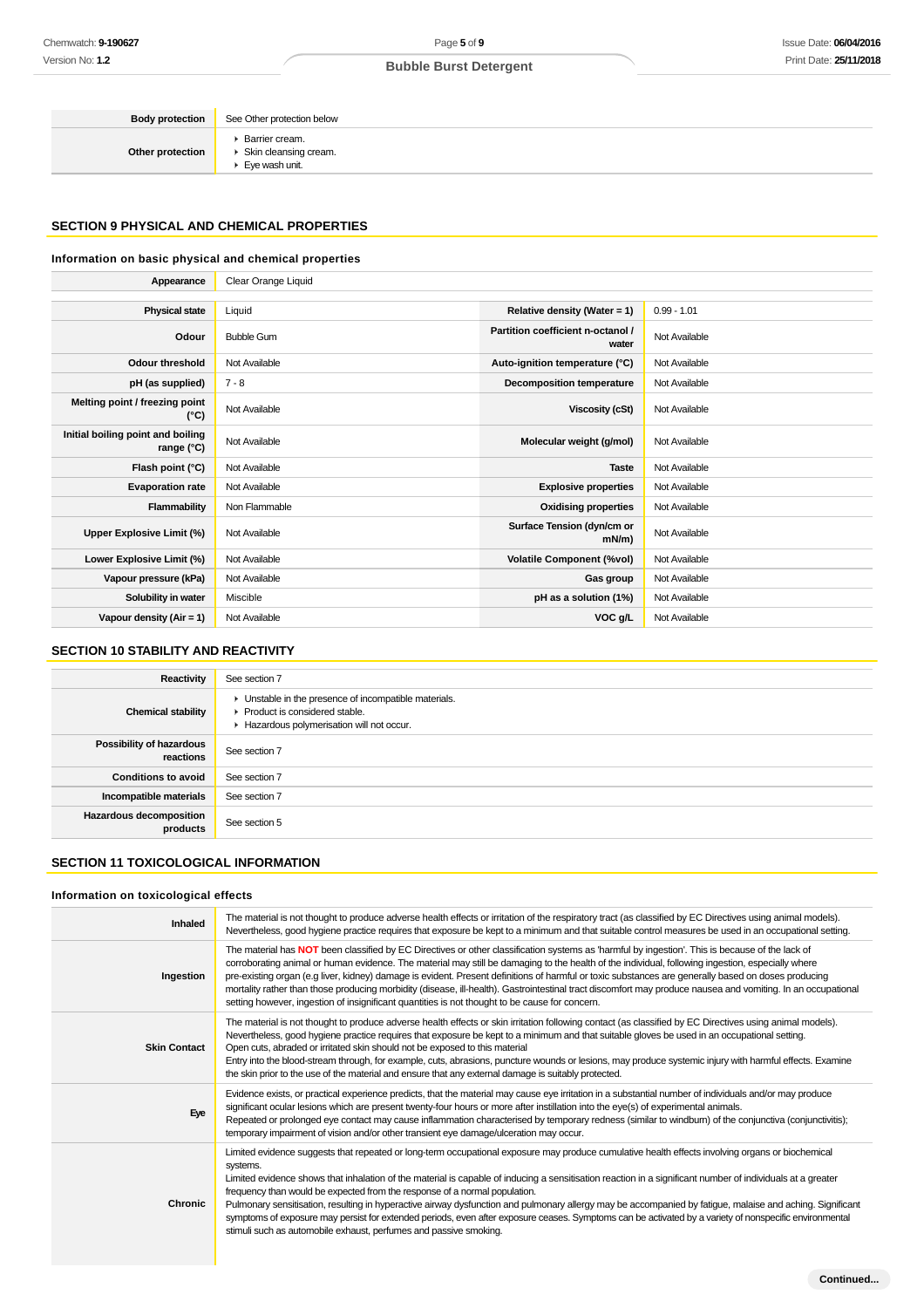| <b>Bubble Burst Detergent</b><br>(linear)alkylbenzenesulfonic<br>acid, sodium salts<br>sodium linear-(C12-14)alkyl<br>ether sulfate | There exists limited evidence that shows that skin contact with the material is capable either of inducing a sensitisation reaction in a significant number of<br>individuals, and/or of producing positive response in experimental animals.<br>Absorbed sulfonates are quickly distributed through living systems and are readily excreted. Toxic effects may result from the effects of binding to proteins<br>and the ability of sulfonates to translocate potassium and nitrate (NO3-) ions from cellular to interstitial fluids. Airborne sulfonates may be responsible for<br>respiratory allergies and, in some instances, minor dermal allergies.<br><b>TOXICITY</b><br>Not Available<br><b>TOXICITY</b><br>Oral (rat) LD50: 800 mg/kg <sup>[2]</sup><br><b>TOXICITY</b><br>dermal (rat) LD50: >=2000 mg/kg <sup>[1]</sup>                                                                                                                                                                                                                                                                                                                                                                                                                                                                                                                                                                                                                                                                                                                                                                                                                                                                                                                                                                                                                                                                                                                                                                                                                                                                                                                                                                                                                                                                                                                                                                                                                                                                                                                                                                                                                                                                                                                                                                                                                                                                                                                                                                                                                                                                                                                                                                                                                                                                                                                                                                                                                                                                                                                                                | <b>IRRITATION</b><br>Not Available | <b>IRRITATION</b><br>Not Available<br><b>IRRITATION</b><br>Not Available |
|-------------------------------------------------------------------------------------------------------------------------------------|------------------------------------------------------------------------------------------------------------------------------------------------------------------------------------------------------------------------------------------------------------------------------------------------------------------------------------------------------------------------------------------------------------------------------------------------------------------------------------------------------------------------------------------------------------------------------------------------------------------------------------------------------------------------------------------------------------------------------------------------------------------------------------------------------------------------------------------------------------------------------------------------------------------------------------------------------------------------------------------------------------------------------------------------------------------------------------------------------------------------------------------------------------------------------------------------------------------------------------------------------------------------------------------------------------------------------------------------------------------------------------------------------------------------------------------------------------------------------------------------------------------------------------------------------------------------------------------------------------------------------------------------------------------------------------------------------------------------------------------------------------------------------------------------------------------------------------------------------------------------------------------------------------------------------------------------------------------------------------------------------------------------------------------------------------------------------------------------------------------------------------------------------------------------------------------------------------------------------------------------------------------------------------------------------------------------------------------------------------------------------------------------------------------------------------------------------------------------------------------------------------------------------------------------------------------------------------------------------------------------------------------------------------------------------------------------------------------------------------------------------------------------------------------------------------------------------------------------------------------------------------------------------------------------------------------------------------------------------------------------------------------------------------------------------------------------------------------------------------------------------------------------------------------------------------------------------------------------------------------------------------------------------------------------------------------------------------------------------------------------------------------------------------------------------------------------------------------------------------------------------------------------------------------------------------------------------------|------------------------------------|--------------------------------------------------------------------------|
| diethanolamine cocoate                                                                                                              | Oral (rat) LD50: >2000 mg/kg <sup>[1]</sup><br><b>TOXICITY</b><br>Not Available                                                                                                                                                                                                                                                                                                                                                                                                                                                                                                                                                                                                                                                                                                                                                                                                                                                                                                                                                                                                                                                                                                                                                                                                                                                                                                                                                                                                                                                                                                                                                                                                                                                                                                                                                                                                                                                                                                                                                                                                                                                                                                                                                                                                                                                                                                                                                                                                                                                                                                                                                                                                                                                                                                                                                                                                                                                                                                                                                                                                                                                                                                                                                                                                                                                                                                                                                                                                                                                                                                    | <b>IRRITATION</b><br>Not Available |                                                                          |
| 1,2-benzisothiazoline-3-one                                                                                                         | <b>TOXICITY</b><br>dermal (rat) LD50: >2000 mg/kg <sup>[1]</sup><br>Oral (rat) LD50: 454 mg/kg <sup>[1]</sup>                                                                                                                                                                                                                                                                                                                                                                                                                                                                                                                                                                                                                                                                                                                                                                                                                                                                                                                                                                                                                                                                                                                                                                                                                                                                                                                                                                                                                                                                                                                                                                                                                                                                                                                                                                                                                                                                                                                                                                                                                                                                                                                                                                                                                                                                                                                                                                                                                                                                                                                                                                                                                                                                                                                                                                                                                                                                                                                                                                                                                                                                                                                                                                                                                                                                                                                                                                                                                                                                      |                                    | <b>IRRITATION</b><br>Not Available                                       |
| Legend:                                                                                                                             | 1. Value obtained from Europe ECHA Registered Substances - Acute toxicity 2.* Value obtained from manufacturer's SDS. Unless otherwise specified<br>data extracted from RTECS - Register of Toxic Effect of chemical Substances                                                                                                                                                                                                                                                                                                                                                                                                                                                                                                                                                                                                                                                                                                                                                                                                                                                                                                                                                                                                                                                                                                                                                                                                                                                                                                                                                                                                                                                                                                                                                                                                                                                                                                                                                                                                                                                                                                                                                                                                                                                                                                                                                                                                                                                                                                                                                                                                                                                                                                                                                                                                                                                                                                                                                                                                                                                                                                                                                                                                                                                                                                                                                                                                                                                                                                                                                    |                                    |                                                                          |
| <b>Bubble Burst Detergent</b>                                                                                                       | Linear alkylbenzene sulfonates (LAS) are classified as Irritant (Xi) with the risk phrases R38 (Irritating to skin) and R41 (Risk of serious damage to eyes)<br>according to CESIO (CESIO 2000). LAS are not included in Annex 1 of list of dangerous substances of Council Directive 67/548/EEC.<br>Linear alkylbenzene sulfonic acids (LABS) are strong acids (pKa<2) are classified as corrosive (R34)<br>Acute toxicity: The available data indicate minimal to moderate toxicity, with LD50 values ranging from 500 to 2000 mg/kg body weight (bw). Acute<br>inhalation data also indicate a lack of significant toxicity. Available dermal exposure data also shows a lack of significant toxicity.<br>LAS are readily absorbed by the gastrointestinal tract after oral administration in animals. LAS are not readily absorbed through the skin. The bulk is<br>metabolised in the liver to sulfophenylic carboxyl acids. The metabolites are excreted primarily via the urine and faeces. The main urinary metabolites in rats<br>are sulfophenyl butanoic acid and sulfophenyl pentanoic acid. Accumulation of LAS or its main metabolites has not been established in any organ after<br>repeated oral ingestion.<br>No serious injuries or fatalities in man have been reported following accidental ingestion of LAS-containing detergent. The main clinical signs observed<br>after oral administration to rats of doses near or greater than the LD50 values consisted of reduced voluntary activity, diarrhoea, weakness etc. Death<br>usually occurred within 24 hours of administration. Rats appear to be more sensitive to LAS than mice.<br>LAS and branched alkylbenzene sulfonates may cause irritation of the eyes, skin and mucous membranes. LAS are relatively more irritating to the skin than<br>the corresponding branched alkylbenzene sulfonates. The potential of LAS to irritate the skin depends on the concentration applied. LAS have been<br>classified as irritating to skin at concentrations above 20% according to EU-criteria. Human skin can tolerate contact with solution of up to 1% LAS for 24<br>hours resulting in only mild irritation. Application of > 5% LAS to the eyes of rabbits produced irritation. Concentration of < 0.1% LAS produced mild to no<br>irritation.<br>Skin sensitization was not seen in 2,294 volunteers exposed to LAS or in 17,887 exposed to formulations of LAS.<br>Repeat dose toxicity: A feeding study indicated that LAS, when administered for 2 years at extremely high levels (0.5%) in the diets to rats, produced no<br>adverse effects on growth, health or feed efficiency.<br>Genotoxicity: The mutagenic potential of LAS was tested using Salmonella typhimurium strains, using Ames test. In these studies, LAS was not<br>mutagenic. The available long-term studies are inadequate for evaluating the carcinogenic potential of LAS in laboratory animals. The studies available<br>(oral administration to rats and mice) do not show any evidence of carcinogenicity.<br>Reproductive toxicity: In general no specific effect of LAS on reproductive processes has been seen, although dosages causing maternal toxicity may<br>also induce some effects on reproduction. No teratogenic effects attributed to LAS exposure have been observed.<br>Environmental and Health Assessment of Substances in Household Detergents and Cosmetic Detergent Products, Environment Project, 615, 2001. Torben<br>Madsen et al: Miljoministeriet (Danish Environmental Protection Agency) |                                    |                                                                          |
| <b>SODIUM</b><br>LINEAR-(C12-14) ALKYL<br><b>ETHER SULFATE &amp;</b><br>DIETHANOLAMINE COCOATE                                      | No significant acute toxicological data identified in literature search.                                                                                                                                                                                                                                                                                                                                                                                                                                                                                                                                                                                                                                                                                                                                                                                                                                                                                                                                                                                                                                                                                                                                                                                                                                                                                                                                                                                                                                                                                                                                                                                                                                                                                                                                                                                                                                                                                                                                                                                                                                                                                                                                                                                                                                                                                                                                                                                                                                                                                                                                                                                                                                                                                                                                                                                                                                                                                                                                                                                                                                                                                                                                                                                                                                                                                                                                                                                                                                                                                                           |                                    |                                                                          |
| <b>Acute Toxicity</b>                                                                                                               | ×                                                                                                                                                                                                                                                                                                                                                                                                                                                                                                                                                                                                                                                                                                                                                                                                                                                                                                                                                                                                                                                                                                                                                                                                                                                                                                                                                                                                                                                                                                                                                                                                                                                                                                                                                                                                                                                                                                                                                                                                                                                                                                                                                                                                                                                                                                                                                                                                                                                                                                                                                                                                                                                                                                                                                                                                                                                                                                                                                                                                                                                                                                                                                                                                                                                                                                                                                                                                                                                                                                                                                                                  | Carcinogenicity                    | ×                                                                        |
| <b>Skin Irritation/Corrosion</b>                                                                                                    | ×                                                                                                                                                                                                                                                                                                                                                                                                                                                                                                                                                                                                                                                                                                                                                                                                                                                                                                                                                                                                                                                                                                                                                                                                                                                                                                                                                                                                                                                                                                                                                                                                                                                                                                                                                                                                                                                                                                                                                                                                                                                                                                                                                                                                                                                                                                                                                                                                                                                                                                                                                                                                                                                                                                                                                                                                                                                                                                                                                                                                                                                                                                                                                                                                                                                                                                                                                                                                                                                                                                                                                                                  | <b>Reproductivity</b>              | ×                                                                        |
| Serious Eye Damage/Irritation                                                                                                       | ✔                                                                                                                                                                                                                                                                                                                                                                                                                                                                                                                                                                                                                                                                                                                                                                                                                                                                                                                                                                                                                                                                                                                                                                                                                                                                                                                                                                                                                                                                                                                                                                                                                                                                                                                                                                                                                                                                                                                                                                                                                                                                                                                                                                                                                                                                                                                                                                                                                                                                                                                                                                                                                                                                                                                                                                                                                                                                                                                                                                                                                                                                                                                                                                                                                                                                                                                                                                                                                                                                                                                                                                                  | <b>STOT - Single Exposure</b>      | ×                                                                        |
| <b>Respiratory or Skin</b><br>sensitisation                                                                                         | x                                                                                                                                                                                                                                                                                                                                                                                                                                                                                                                                                                                                                                                                                                                                                                                                                                                                                                                                                                                                                                                                                                                                                                                                                                                                                                                                                                                                                                                                                                                                                                                                                                                                                                                                                                                                                                                                                                                                                                                                                                                                                                                                                                                                                                                                                                                                                                                                                                                                                                                                                                                                                                                                                                                                                                                                                                                                                                                                                                                                                                                                                                                                                                                                                                                                                                                                                                                                                                                                                                                                                                                  | <b>STOT - Repeated Exposure</b>    | ×                                                                        |
| <b>Mutagenicity</b>                                                                                                                 | ×                                                                                                                                                                                                                                                                                                                                                                                                                                                                                                                                                                                                                                                                                                                                                                                                                                                                                                                                                                                                                                                                                                                                                                                                                                                                                                                                                                                                                                                                                                                                                                                                                                                                                                                                                                                                                                                                                                                                                                                                                                                                                                                                                                                                                                                                                                                                                                                                                                                                                                                                                                                                                                                                                                                                                                                                                                                                                                                                                                                                                                                                                                                                                                                                                                                                                                                                                                                                                                                                                                                                                                                  | <b>Aspiration Hazard</b>           | ×                                                                        |

**Legend:**  $\mathbb{X}$  – Data either not available or does not fill the criteria for classification<br>  $\bullet$  – Data available to make classification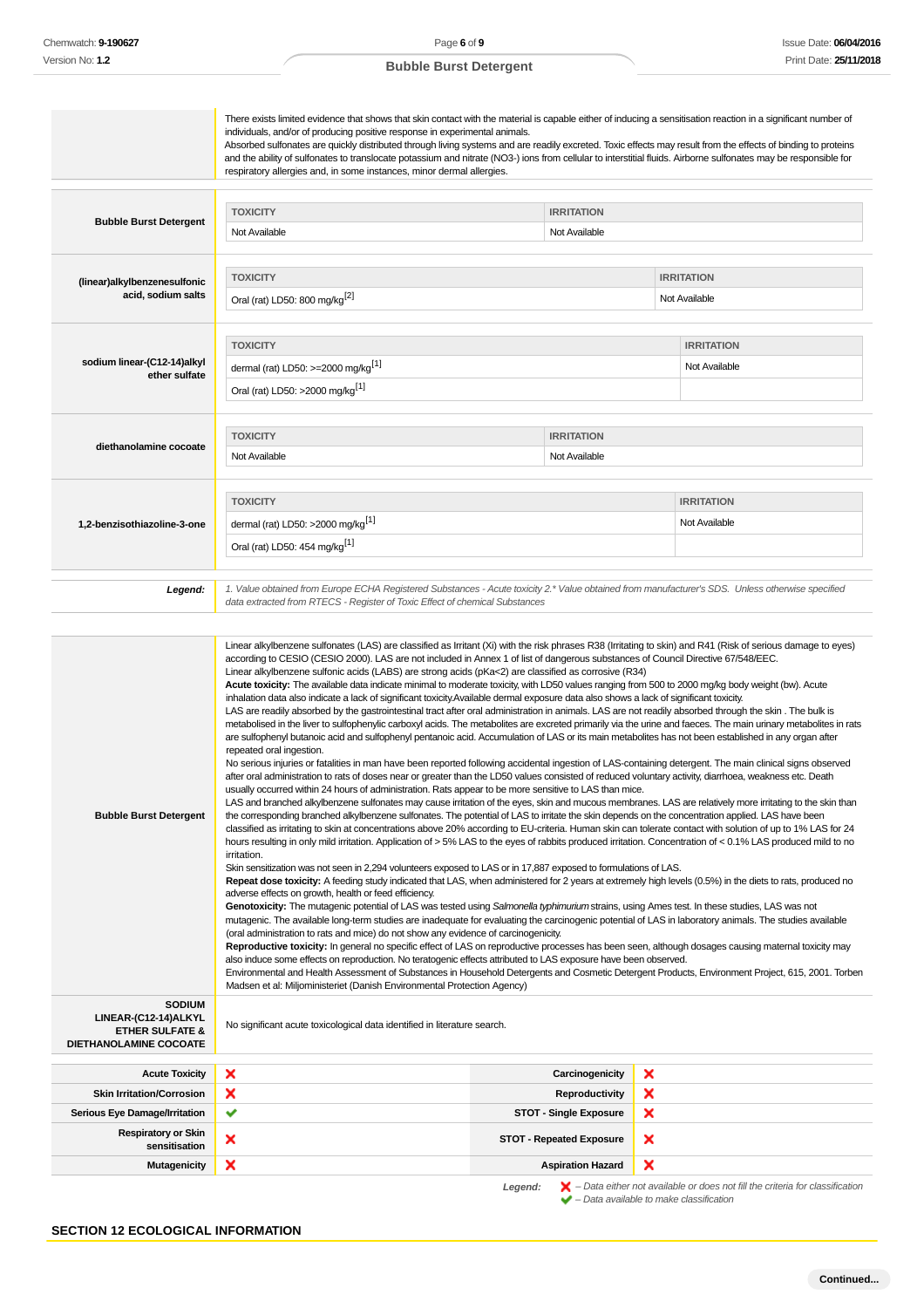#### **Toxicity**

|                                                    | <b>ENDPOINT</b>                | <b>TEST DURATION (HR)</b>                                                                                                                           |                                             |                | <b>SPECIES</b>                |                               | VALUE |               |                | <b>SOURCE</b>  |                |  |
|----------------------------------------------------|--------------------------------|-----------------------------------------------------------------------------------------------------------------------------------------------------|---------------------------------------------|----------------|-------------------------------|-------------------------------|-------|---------------|----------------|----------------|----------------|--|
| <b>Bubble Burst Detergent</b>                      | Not Available                  |                                                                                                                                                     | Not Available                               |                | Not Available                 |                               |       | Not Available |                | Not Available  |                |  |
|                                                    |                                |                                                                                                                                                     |                                             |                |                               | <b>SPECIES</b>                |       | VALUE         |                |                |                |  |
| (linear)alkylbenzenesulfonic<br>acid, sodium salts | <b>ENDPOINT</b><br><b>LC50</b> |                                                                                                                                                     | <b>TEST DURATION (HR)</b><br>96             |                |                               | Fish                          |       | 5mg/L         | $\overline{4}$ |                | <b>SOURCE</b>  |  |
|                                                    |                                |                                                                                                                                                     |                                             |                |                               |                               |       |               |                |                |                |  |
| sodium linear-(C12-14)alkyl                        | <b>ENDPOINT</b>                |                                                                                                                                                     | <b>TEST DURATION (HR)</b><br><b>SPECIES</b> |                |                               |                               |       |               | VALUE          |                | <b>SOURCE</b>  |  |
| ether sulfate                                      | <b>EC50</b>                    | 72                                                                                                                                                  |                                             |                |                               | Algae or other aquatic plants |       |               | 27mg/L         |                | $\overline{2}$ |  |
|                                                    | <b>NOEC</b>                    | 672                                                                                                                                                 |                                             | Fish           |                               |                               |       |               | $0.14$ mg/L    |                | $\overline{2}$ |  |
|                                                    |                                |                                                                                                                                                     |                                             |                |                               |                               |       |               |                |                |                |  |
|                                                    | <b>ENDPOINT</b>                |                                                                                                                                                     | <b>TEST DURATION (HR)</b>                   |                | <b>SPECIES</b>                |                               |       |               | VALUE          |                | <b>SOURCE</b>  |  |
|                                                    | <b>LC50</b>                    | 96                                                                                                                                                  |                                             | Fish           |                               |                               |       |               | $=2.8$ mg/L    |                | $\mathbf{1}$   |  |
| diethanolamine cocoate                             | <b>EC50</b>                    | 48                                                                                                                                                  |                                             | Crustacea      |                               |                               |       |               | $=2.39$ mg/L   |                | $\mathbf{1}$   |  |
|                                                    | <b>EC50</b>                    | 96                                                                                                                                                  |                                             |                | Algae or other aquatic plants |                               |       |               | $=2.3$ mg/L    |                | $\mathbf{1}$   |  |
|                                                    | EC <sub>0</sub>                | 96                                                                                                                                                  |                                             |                | Algae or other aquatic plants |                               |       |               | $=1$ mg/L      |                | $\mathbf{1}$   |  |
|                                                    | <b>NOEC</b>                    | 504                                                                                                                                                 |                                             |                | Crustacea                     |                               |       |               | $=1$ mg/L      |                | $\mathbf{1}$   |  |
|                                                    |                                |                                                                                                                                                     |                                             |                |                               |                               |       |               |                |                |                |  |
|                                                    | <b>ENDPOINT</b>                |                                                                                                                                                     | <b>TEST DURATION (HR)</b>                   | <b>SPECIES</b> |                               |                               |       |               | <b>VALUE</b>   |                | <b>SOURCE</b>  |  |
|                                                    | <b>LC50</b>                    | 96                                                                                                                                                  |                                             | Fish           |                               |                               |       |               | $1.6$ mg/L     |                | 4              |  |
| 1,2-benzisothiazoline-3-one                        | <b>EC50</b>                    | 48                                                                                                                                                  |                                             |                | Crustacea                     |                               |       |               | $0.062$ mg/L   |                | $\overline{4}$ |  |
|                                                    | <b>EC50</b>                    | 72                                                                                                                                                  |                                             |                | Algae or other aquatic plants |                               |       | 0.0403mg/L    |                | $\overline{2}$ |                |  |
|                                                    | <b>NOEC</b>                    | 72                                                                                                                                                  |                                             |                | Algae or other aquatic plants |                               |       |               | 0.055mg/L      |                | $\overline{2}$ |  |
|                                                    |                                | Extracted from 1. IUCLID Toxicity Data 2. Europe ECHA Registered Substances - Ecotoxicological Information - Aquatic Toxicity 3. EPIWIN Suite V3.12 |                                             |                |                               |                               |       |               |                |                |                |  |

(QSAR) - Aquatic Toxicity Data (Estimated) 4. US EPA, Ecotox database - Aquatic Toxicity Data 5. ECETOC Aquatic Hazard Assessment Data 6. NITE (Japan) - Bioconcentration Data 7. METI (Japan) - Bioconcentration Data 8. Vendor Data

### For surfactants:

#### **Environmental fate:**

Octanol/water partition coefficients cannot easily be determined for surfactants because one part of the molecule is hydrophilic and the other part is hydrophobic. Consequently they tend to accumulate at the interface and are not extracted into one or other of the liquid phases. As a result surfactants are expected to transfer slowly, for example, from water into the flesh of fish. During this process, readily biodegradable surfactants are expected to be metabolised rapidly during the process of bioaccumulation. This was emphasised by the OECD Expert Group stating that chemicals are not to be considered to show bioaccumulation potential if they are readily biodegradable.

Several anionic and nonionic surfactants have been investigated to evaluate their potential to bioconcentrate in fish. BCF values (BCF - bioconcentration factor) ranging from 1 to 350 were found. These are absolute maximum values, resulting from the radiolabelling technique used. In all these studies, substantial oxidative metabolism was found resulting in the highest radioactivity in the gall bladder. This indicates liver transformation of the parent compound and biliary excretion of the metabolised compounds, so that 'real' bioconcentration is overstated. After correction it can be expected that 'real' parent BCF values are one order of magnitude less than those indicated above, i.e. 'real' BCF is <100. Therefore the usual data used for classification by EU directives to determine whether a substance is 'Dangerous to the 'Environment' has little bearing on whether the use of the surfactant is environmentally acceptable

#### **Ecotoxicity:**

Surfactant should be considered to be toxic (EC50 and LC50 values of < 10 mq/L) to aquatic species under conditions that allow contact of the chemicals with the organisms. The water solubility of the chemicals does not impact the toxicity except as it relates to the ability to conduct tests appropriately to obtain exposure of the test species. The acute aquatic toxicity generally is considered to be related to the effects of the surfactant properties on the organism and not to direct chemical toxicity For linear alkylbenzene sulfonic acids (LABS) (and their salts):

#### **Environmental fate:**

LABS are highly water soluble (miscible) and have a relatively low Kow. The environmental fate data indicate that these chemicals are highly susceptible to photo-and biodegradation. LABS are strong acids (pKa <1) that are completely ionised in aqueous solutions. The chemical species present in aqueous solutions at neutral (physiological) pH is the linear alkylbenzene sulfonate (the LAS ion) (C10-14 linear alkyl benzene-SO3-), the identical species present in solutions of LAS, where the counter ion (typically sodium, calcium or ammonium) will disassociate to form the LAS anion. Thus, the physical-chemical, environmental fate, ecotoxicity and toxicity properties of the LABS and LAS would be expected to be similar. It should be noted that the LABS are liquids and LAS is a solid at room temperature. However, in water the difference between the LAB sulfonic acids and LAS disappears as dissociation results in the same ion in solution. Therefore, parameters such as Kow, water solubility and pH/pKa are appropriate to compare. The octanol-water partition coefficients are around 2 (logKow) for all of the chemicals in this category LABS are not expected to volatilise significantly. Fugacity modeling predicts that most of these chemicals will partition to the soil and water. Very little partitions to the air or sediment. Photodegradation is estimated (using EPI Suite software) to be a significant mechanism for breakdown. Based on the model estimates, the hydroxyl radical reaction half-lives ranged from about 7 to 8.6 hours. Estimated data for LAS were similar. Furthermore, measured data for LAS suggest even more rapid photodegradation, with 95% of the material degraded within 20 minutes at 20 C in a laboratory study.

#### Experimental data data indicates that LAS is stable in water.

LABS are generally biodegradable. Measured biodegradation data indicate substantial microbial degradation under aerobic conditions. For dodecylbenzene sulfonic acid 69% of the material mineralised after 28 days. Biodegradation of the C10-16 derivatives and the LAS are also rapid, with 93% or greater of the material degrading within 28 or 37 days. In addition, studies show that straight chain alkylbenzene sulfonate materials readily degrade, with the shorter chain length compounds degrading more rapidly Thus, the data indicate that these chemicals are highly susceptible to degradation, both by photolytic and microbial mechanisms

The initial step in the biodegradation of LABS under aerobic conditions is an omega -oxidation of the terminal methyl group of the alkyl chain to form a carboxylic acid. Further degradation proceeds by a stepwise shortening of the alkyl chain by beta -oxidation leaving a short-chain sulfophenyl carboxylic acid. In the presence of molecular oxygen the aromatic ring structure hydrolyses to form a dihydroxy-benzene structure which is opened before desulfonation of the formed sulfonated dicarboxylic acid. The final degradation steps have not been investigated in details but are likely to occur by general bacterial metabolic routes involving a total mineralisation and assimilation into biomass . Both the initial omega -oxidation and the hydroxylation of the ring structure of LAS require molecular oxygen, and they are not expected to take place under anoxic conditions.

The BioConcentration Factor (BCF) tends to increase with increasing alkyl chain length but also the position of the aryl sulfonate moiety was important. A higher BCF was seen for linear alkyl benzenesulfonate isomers with the aryl sulfonate attached. Available data indicate that LABS have low to moderate bioaccumulation potential, with a bioconcentration factor for dodecyl benzene sulfonic acid of 130. LAS has bioconcentration factors that range from 22 to 87.

#### **Ecotoxicity:**

Numerous studies have been performed to determine the effects of LABS towards aquatic organisms. The aquatic effect concentrations that were observed in these studies are highly variable. This variation is partly related to the testing of different isomers and homologues, but it may also be due to the specific test conditions and species. The length of the alkyl chain is an important factor determining the aquatic toxicity. In general, the homologues with the highest number of carbons in the alkyl chain are more toxic than are those with shorter alkyl chains. Today, commercial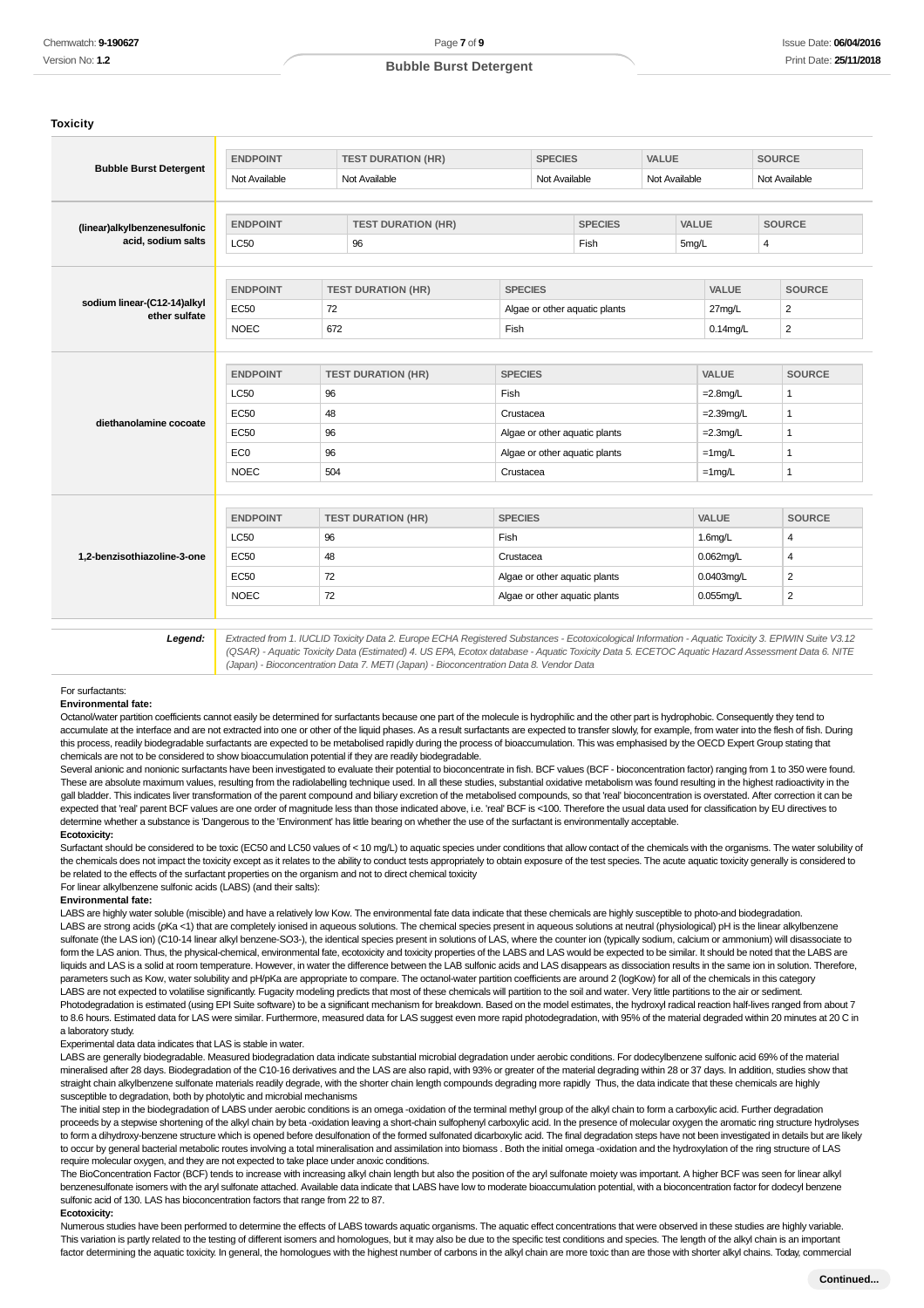LABS have a homologue distribution between C10 and C13 with a typical average alkyl chain length of C11.6.

The widest range in the toxicity of LABS towards species belonging to the same group is found for algae Approximately 90% of the data found in the literature fall between 0.1 and 100 mg/l. Typical ranges of EC50 values are 1 to 100 mg/l for fresh water species and < 1 to 10 mg/l for marine species. Typical values lie between 29 and 170 mg/l

A very low EC100 value of 0.025 mg/l was determined for Gymnodium breve. Previous studies in which Gymnodium breve was exposed with AES confirm that this species is highly sensitive to surfactants, and occasionally available data for Gymnodium breve should therefore not be used for comparison of the aquatic toxicity between various surfactants

LC50 values have been found in the range of 1 to 10 mg/l when Daphnia magna were exposed with LABS homologues between C10 and C13. The acute toxicity of LABS to Daphnia magna generally

increases with increasing alkyl chain length. Typical values lie between 3 and 12 mg/l. A study with the marine crustacean Acartia tonsa indicated that a C10-13 LAS affected the survival at 0.54 mg/l (LC50) and the development rate at 0.51 mg/l (EC50) after 8 days of exposure. The

48 h-LC50 that was obtained in the same study with Acartia tonsa was 2.1 mg/l.

No Data available for all ingredients

Metabolites from biotransformation of LABS are reported to have a much lower toxicity to invertebrates compared to the toxicity of the intact surfactant.

The toxicity of LABS to fish generally increases with increasing alkyl chain length, and approximately a 10-fold difference in toxicity between homologues separated by two carbon atoms has been observed. As also noted for invertebrates, fish are less susceptible to metabolites from biotransformation of LABS . LC50 values below 1 mg/l were found for C11.9 (0.71 mg/l), C13 and C14 (both 0.4 mg/l) in studies with fathead minnow.

LABS sorb to sediment with partition coefficients of 50 to 1,000. The toxicity of LABS bound to sediment is relatively low compared to LABS in solution. NOEC and LOEC values were as high as 319 and 993 mg LABS/kg, respectively, for the sediment-living Chironomus riparius. The corresponding NOEC for LABS in solution was as low as 2.4 mg/l indicating that only a small fraction of the sorbed LABS was bioavailable. LABS dissolved in water may also cause chronic effects like reduction of the growth rate of the marine mussel Mytilus galloprovincialis. LABS sorbed to sediments did not have similar effects.

Environmental and Health Assessment of Substances in Household Detergents and Cosmetic Detergent Products, Environment Project, 615, 2001. Torben Madsen et al: Miljoministeriet (Danish Environmental Protection Agency)Assessment Plan for the Linear Alkylbenzene (LAB) Sulfonic Acids Category in Accordance with the USEPA High Production Volume Chemical Challenge Program: The LAB Sulfonic Acids Coalition

**DO NOT** discharge into sewer or waterways.

#### **Persistence and degradability**

| Ingredient | Persistence: Water/Soil               | Persistence: Air                      |
|------------|---------------------------------------|---------------------------------------|
|            | No Data available for all ingredients | No Data available for all ingredients |

#### **Bioaccumulative potential**

| Ingredient       | <b>Bioaccumulation</b>                |
|------------------|---------------------------------------|
|                  | No Data available for all ingredients |
| Mobility in soil |                                       |
| Ingredient       | <b>Mobility</b>                       |

### **SECTION 13 DISPOSAL CONSIDERATIONS**

#### **Waste treatment methods**

| Product / Packaging disposal | Legislation addressing waste disposal requirements may differ by country, state and/ or territory. Each user must refer to laws operating in their area. In<br>some areas, certain wastes must be tracked.<br>A Hierarchy of Controls seems to be common - the user should investigate:<br>▶ Reduction<br>$\triangleright$ Reuse<br>$\triangleright$ Recycling<br>• Disposal (if all else fails)<br>This material may be recycled if unused, or if it has not been contaminated so as to make it unsuitable for its intended use. If it has been contaminated, it may<br>be possible to reclaim the product by filtration, distillation or some other means. Shelf life considerations should also be applied in making decisions of this<br>type. Note that properties of a material may change in use, and recycling or reuse may not always be appropriate.<br>• DO NOT allow wash water from cleaning or process equipment to enter drains.<br>It may be necessary to collect all wash water for treatment before disposal.<br>In all cases disposal to sewer may be subject to local laws and regulations and these should be considered first.<br>• Where in doubt contact the responsible authority.<br>Recycle wherever possible.<br>• Consult manufacturer for recycling options or consult local or regional waste management authority for disposal if no suitable treatment or disposal<br>facility can be identified.<br>▶ Dispose of by: burial in a land-fill specifically licensed to accept chemical and / or pharmaceutical wastes or incineration in a licensed apparatus (after<br>admixture with suitable combustible material).<br>• Decontaminate empty containers. Observe all label safeguards until containers are cleaned and destroyed. |
|------------------------------|---------------------------------------------------------------------------------------------------------------------------------------------------------------------------------------------------------------------------------------------------------------------------------------------------------------------------------------------------------------------------------------------------------------------------------------------------------------------------------------------------------------------------------------------------------------------------------------------------------------------------------------------------------------------------------------------------------------------------------------------------------------------------------------------------------------------------------------------------------------------------------------------------------------------------------------------------------------------------------------------------------------------------------------------------------------------------------------------------------------------------------------------------------------------------------------------------------------------------------------------------------------------------------------------------------------------------------------------------------------------------------------------------------------------------------------------------------------------------------------------------------------------------------------------------------------------------------------------------------------------------------------------------------------------------------------------------------------------------------------------------------------------|

### **SECTION 14 TRANSPORT INFORMATION**

#### **Labels Required**

| <b>Marine Pollutant</b> | <b>NO</b><br>Not Applicable |
|-------------------------|-----------------------------|
| <b>HAZCHEM</b>          | Not Applicable              |

**Land transport (ADG): NOT REGULATED FOR TRANSPORT OF DANGEROUS GOODS**

**Air transport (ICAO-IATA / DGR): NOT REGULATED FOR TRANSPORT OF DANGEROUS GOODS**

**Sea transport (IMDG-Code / GGVSee): NOT REGULATED FOR TRANSPORT OF DANGEROUS GOODS**

**Transport in bulk according to Annex II of MARPOL and the IBC code Not Applicable**